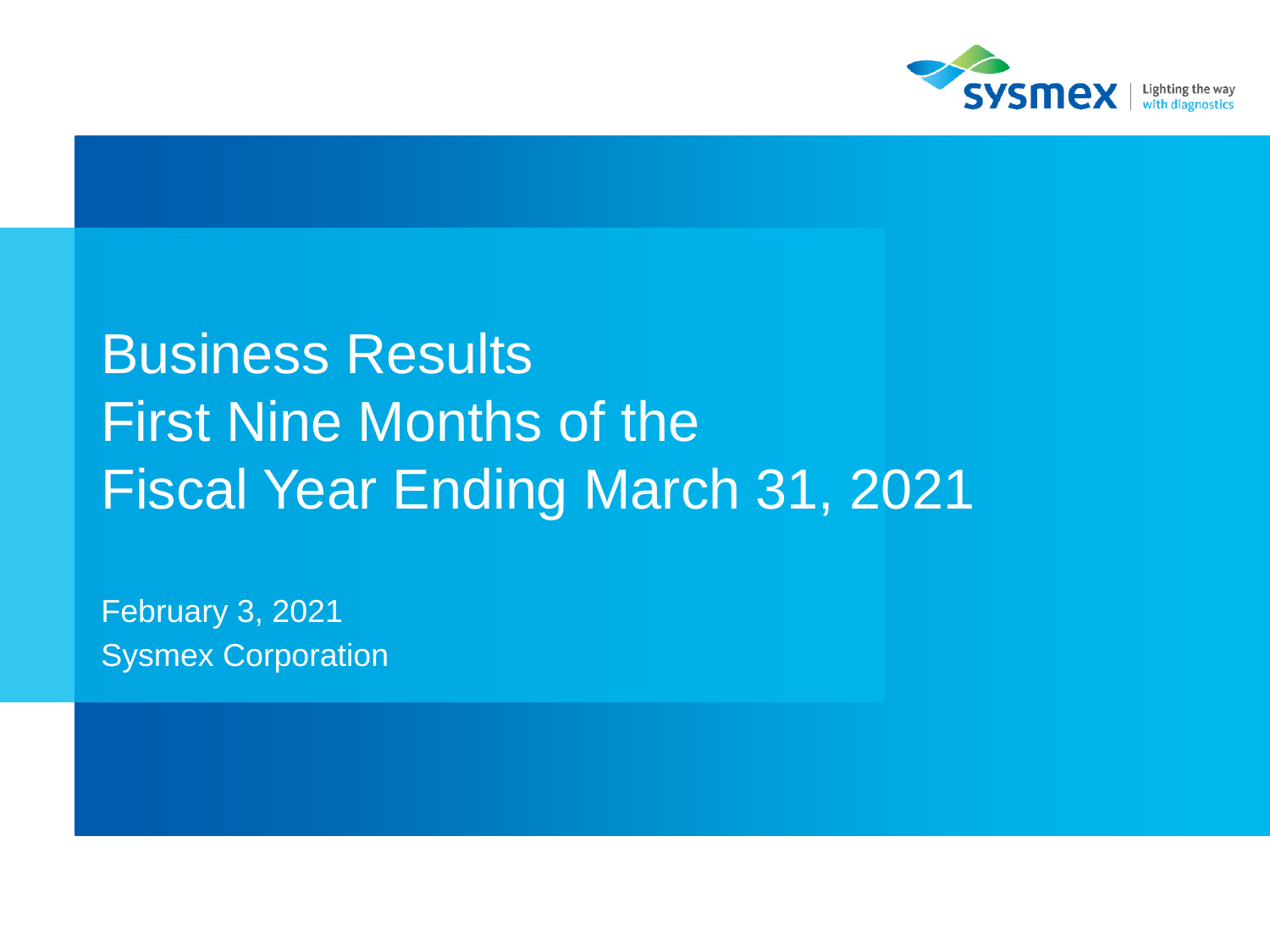

## Index

# Business Results, First Nine Months of the Fiscal Year Ending March 31, 2021

### (Appendix)

- Q3 Business Results
- Sales by Business and Product Type
- Results by Geographic Region (Sales and Operating Profit)

The Sysmex Group adopted International Financial Reporting Standards (IFRS) in the fiscal year ended March 31, 2017. Figures are disclosed in compliance with IFRS.

#### **Forward-Looking Statements**

This material contains forward-looking statements about Sysmex Corporation and its Group companies (the Sysmex Group). These forward-looking statements are based on the current judgments and assumptions of the Sysmex Group in light of the information currently available to it. Uncertainties inherent in such judgments and assumptions, the future course of our business operations and changes in operating environments both in Japan and overseas may cause our actual results, performance, achievements, or financial position to be materially different from any future results, performance, achievements or financial position either expressed or implied within these forward-looking statements.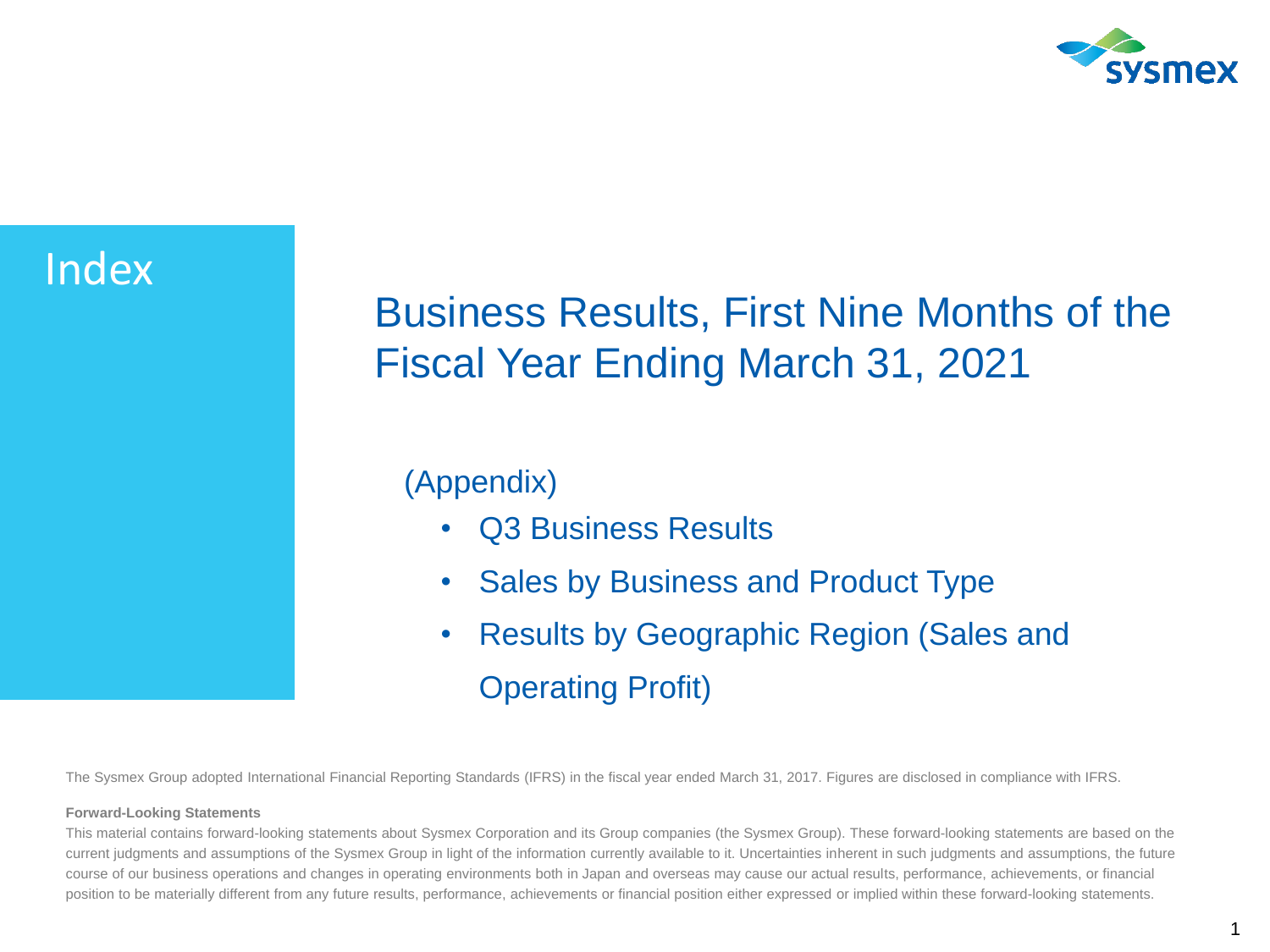### Financial Highlights





|      | <b>First nine months</b><br>of fiscal year<br>ending March 31,<br>2021 | First nine months of<br>fiscal year ended<br>March 31, 2020 |
|------|------------------------------------------------------------------------|-------------------------------------------------------------|
| 1USD | ¥106.1                                                                 | ¥108.7                                                      |
| 1EUR | ¥122.4                                                                 | ¥121.1                                                      |
| 1CNY | ¥15.4                                                                  | ¥15.6                                                       |

| (Billions of yen) |                |                                                |                                                                            |              |                                                             |              | (Billions of yen)                              |
|-------------------|----------------|------------------------------------------------|----------------------------------------------------------------------------|--------------|-------------------------------------------------------------|--------------|------------------------------------------------|
| 208.3<br>202.5    | 218.1<br>211.8 |                                                | <b>First nine months of</b><br>fiscal year ending<br><b>March 31, 2021</b> |              | First nine months of<br>fiscal year ended<br>March 31, 2020 |              | <b>YoY (Previous)</b><br>$period =$<br>$100\%$ |
| 180.7             |                |                                                | <b>Results</b>                                                             | <b>Ratio</b> | <b>Results</b>                                              | <b>Ratio</b> |                                                |
| 42.5              | 40.4           | Net sales                                      | 211.8                                                                      | 100%         | 218.1                                                       | 100%         | 97.1%                                          |
| 39.1              | 35.9           | Cost of sales                                  | 103.2                                                                      | 48.7%        | 1,00.4                                                      | 46.0%        | 102.8%                                         |
|                   |                | SG&A expenses                                  | 58.2                                                                       | 27.5%        | 61.7                                                        | 28.3%        | 94.3%                                          |
|                   |                | R&D expenses                                   | 15.2                                                                       | 7.2%         | 16.1                                                        | 7.4%         | 94.4%                                          |
|                   |                | Other income<br>(expenses)                     | 0.7                                                                        | 0.4%         | 0.6                                                         | 0.3%         | 120.3%                                         |
|                   |                | Operating profit                               | 35.9                                                                       | 16.9%        | 40.4                                                        | 18.5%        | 88.8%                                          |
|                   |                | Profit attributable to<br>owners of the parent | 23.2                                                                       | 11.0%        | 26.4                                                        | 12.1%        | 87.9%                                          |
|                   |                |                                                |                                                                            |              |                                                             |              |                                                |

● **Net sales:** Despite higher instrument sales, net sales fell due to lower reagent sales in the hematology, urinalysis, and immunochemistry fields, owing to the impact of COVID-19.

⚫ **Operating profit:** Operating profit decreased. Although SG&A expenses fell due to restrictions on movement stemming from COVID-19, the cost of sales ratio deteriorated due to falling reagent sales volume. Operating profit was also affected by exchange rates.

Exchange rate fluctuations reduced net sales ¥2.40 billion and lowered operating profit ¥0.68 billion. At the exchange rates prevailing one year earlier, net sales would have been down 1.8%, and operating profit down 9.5%.

⚫ **Profit attributable to owners of the parent:** Although the exchange rate loss decreased, profit was down due to lower operating profit.

**Exchange loss (gains):** Loss of ¥0.64 billion (loss of ¥1.44 billion in previous term)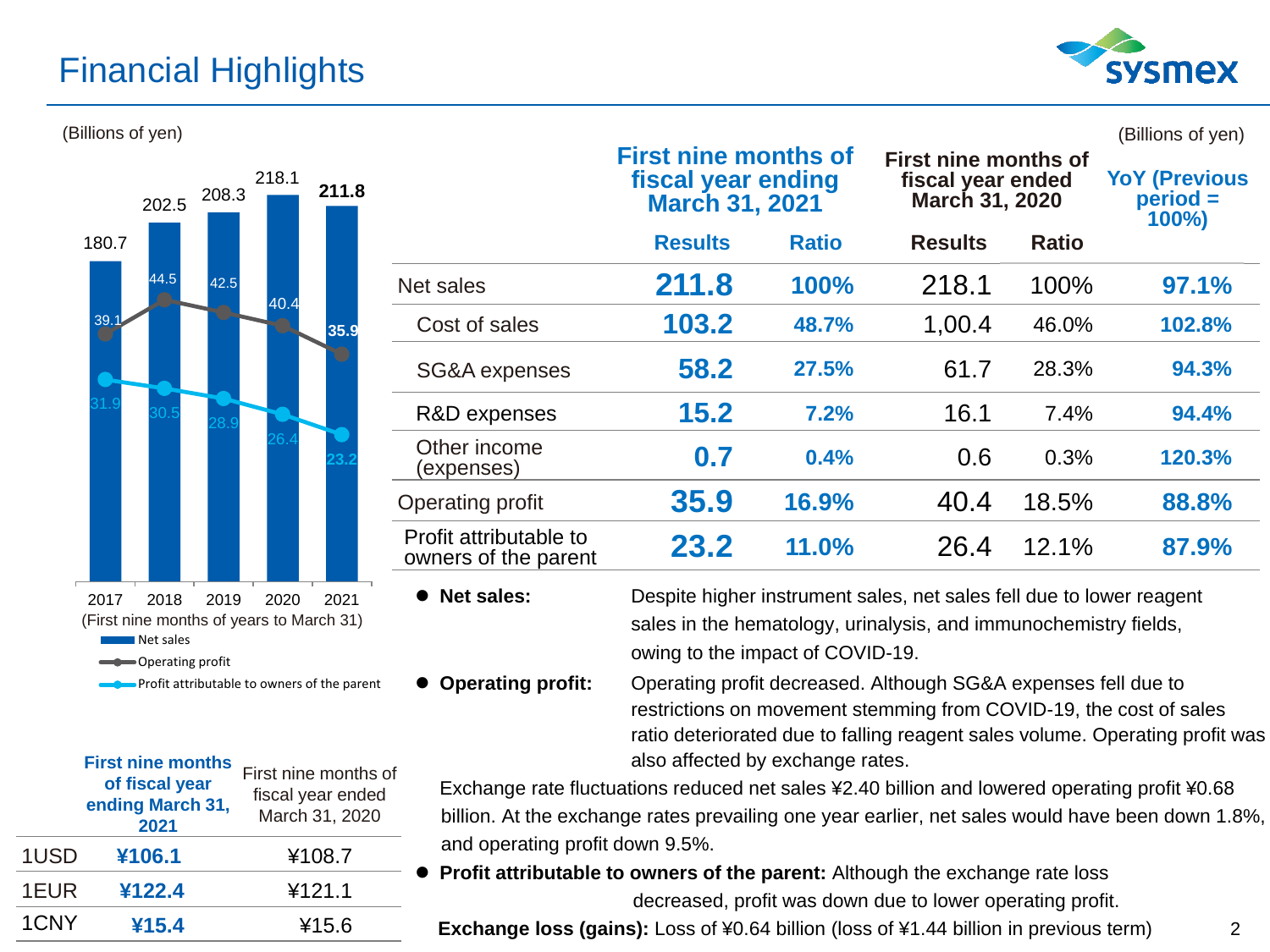

### Profitability improved in Q3, thanks to higher sales and decreases in the cost of sales and SG&A expense ratios.

(Billions of yen)

|                                                   |                | Q1 (Apr.-Jun.) |                 | Q2 (Jul.-Sep.) |              |                 | Q3 (Oct.-Dec.) |              |                        |
|---------------------------------------------------|----------------|----------------|-----------------|----------------|--------------|-----------------|----------------|--------------|------------------------|
|                                                   | <b>Results</b> | Ratio          | YoY<br>increase | <b>Results</b> | <b>Ratio</b> | YoY<br>increase | <b>Results</b> | <b>Ratio</b> | YoY<br><b>increase</b> |
| Net sales                                         | 60.5           | 100.0%         | $-11.7%$        | 71.5           | 100.0%       | $-3.9%$         | 79.7           | 100.0%       | 6.1%                   |
| Cost of sales                                     | 29.8           | 49.4%          | $-5.6%$         | 34.9           | 48.8%        | 3.3%            | 38.4           | 48.2%        | 9.9%                   |
| SG&A expenses                                     | 18.9           | 31.3%          | $-8.6%$         | 19.1           | 26.8%        | $-0.9%$         | 20.1           | 25.2%        | $-7.3%$                |
| R&D expenses                                      | 4.9            | 8.1%           | $-1.6%$         | 4.8            | 6.8%         | $-11.6%$        | 5.5            | 6.9%         | $-3.5%$                |
| Other operating<br>income and<br>expenses         | 0.1            | 0.3%           | 56.9%           | 0.3            | 0.5%         | $-43.7%$        | 0.2            | 0.3%         |                        |
| Operating profit                                  | 6.9            | 11.5%          | $-38.3%$        | 13.0           | 18.2%        | $-21.0%$        | 15.9           | 19.9%        | 26.0%                  |
| Profit attributable<br>to owners of the<br>parent | 4.4            | 7.4%           | $-33.0%$        | 8.1            | 11.4%        | $-25.1%$        | 10.6           | 13.3%        | 19.5%                  |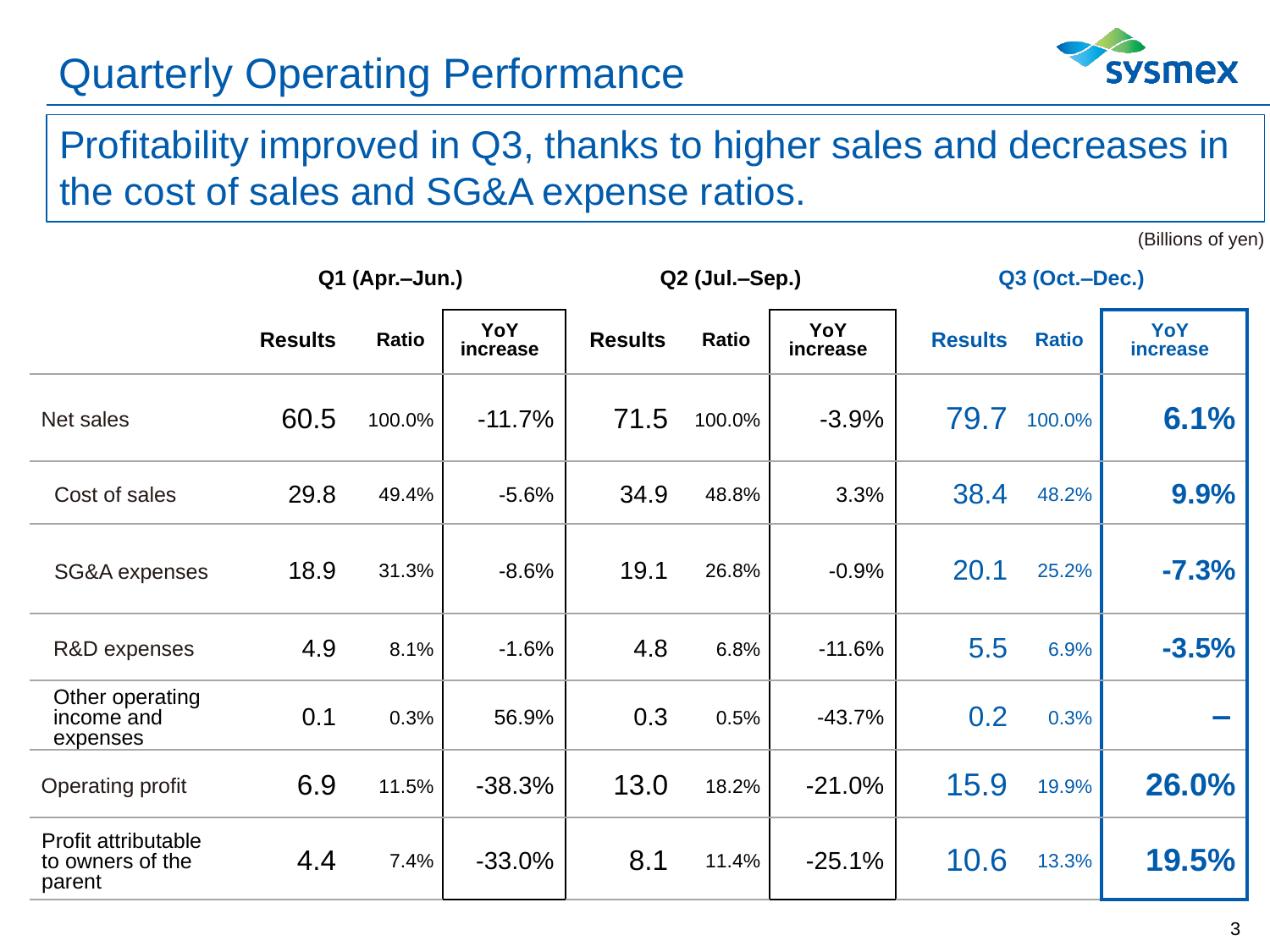# Estimated Number of Hematology Tests



The number of tests declined around year-end in the Americas, EMEA, AP and Japan, but has recovered since. In China, the number of tests has fallen since the beginning of January. We are monitoring the impact from a resurgence in infections.



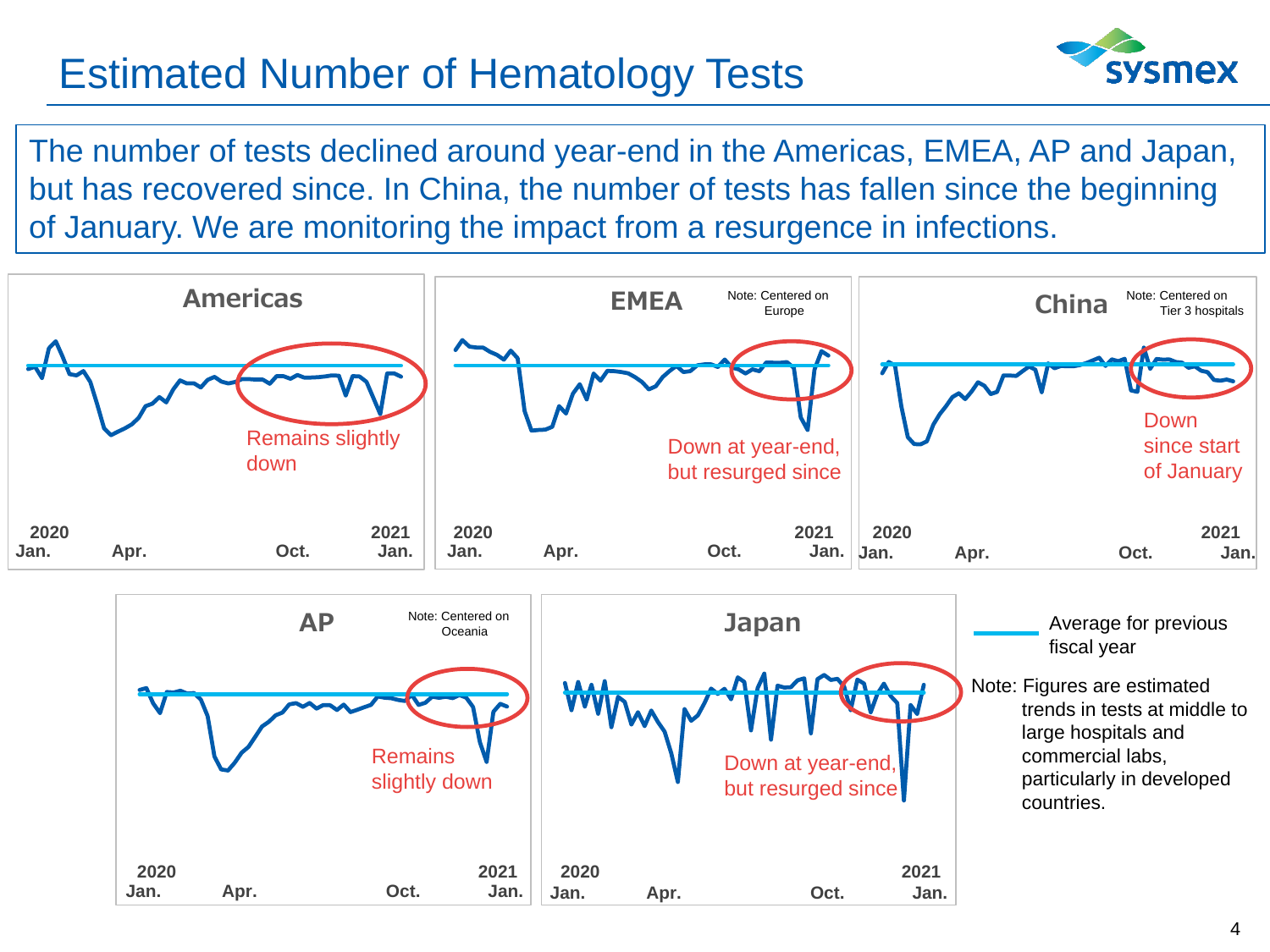# Breakdown of Net Sales (by Destination)



5

Although sales in EMEA increased and sales in China returned to the previous year's level, sales decreased due to the impact of COVID-19 in the Americas, AP and Japan.



(First nine months of years to March 31)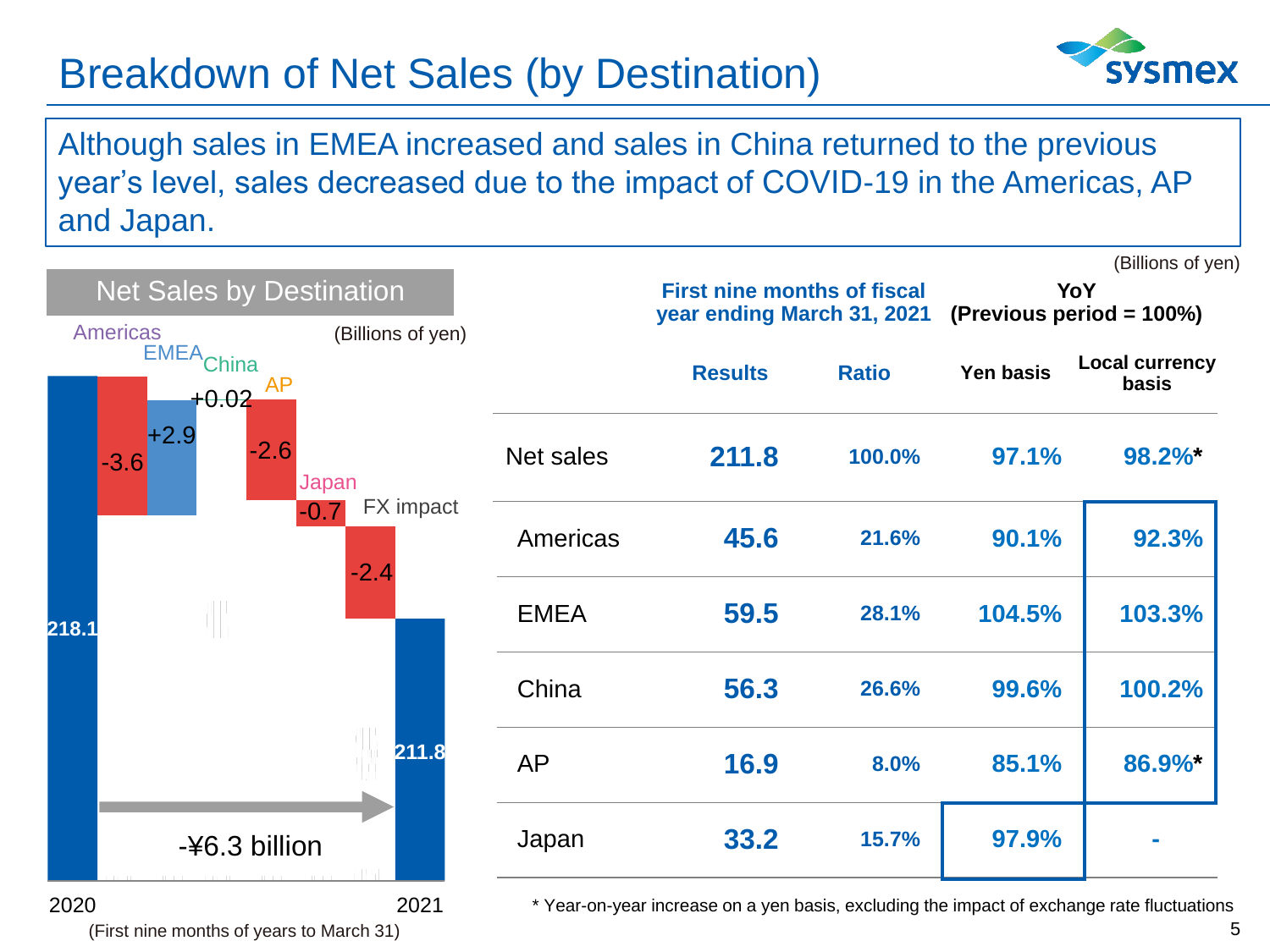

### Sales of instruments and services rose, but reagent sales declined.



6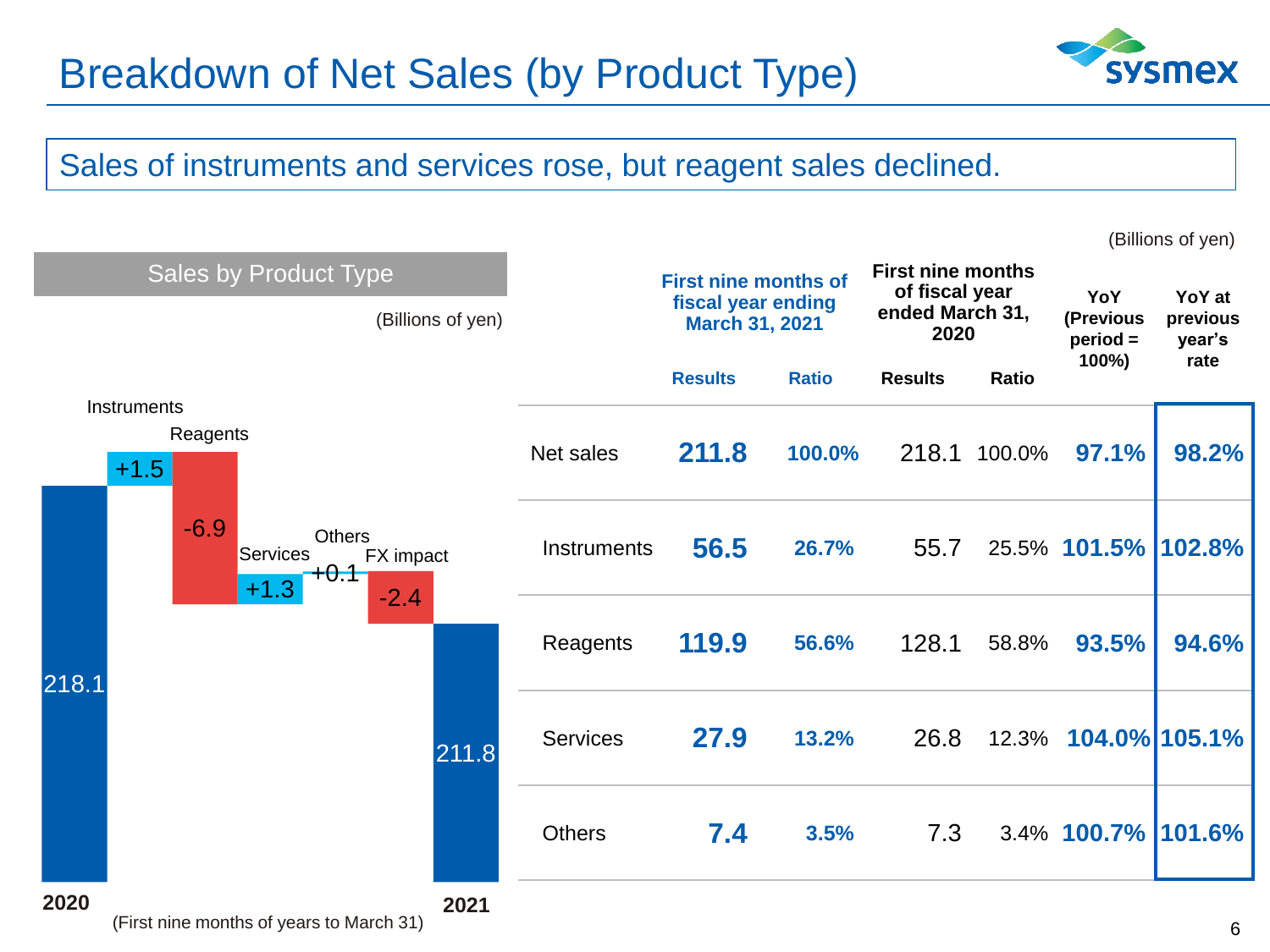# Breakdown of Net Sales (by Business)



Although hematology, urinalysis and immunochemistry sales were down, sales increased in the hemostasis and life science fields due to higher demand for testing related to COVID-19.

|       | <b>Sales by Business</b> |                                          |                             |                      |                                                                                                                     |      |                   |                                                                               |              |                                                             | (Billions of yen) |                                           |                                      |
|-------|--------------------------|------------------------------------------|-----------------------------|----------------------|---------------------------------------------------------------------------------------------------------------------|------|-------------------|-------------------------------------------------------------------------------|--------------|-------------------------------------------------------------|-------------------|-------------------------------------------|--------------------------------------|
|       | Hematology               |                                          |                             |                      | (Billions of yen)                                                                                                   |      |                   | <b>First nine</b><br>months of fiscal<br>year ending<br><b>March 31, 2021</b> |              | First nine months of<br>fiscal year ended<br>March 31, 2020 |                   | YoY<br>(Previou<br>s period<br>$= 100\%)$ | YoY at<br>previous<br>year's<br>rate |
|       |                          | Hemostasis                               |                             |                      |                                                                                                                     |      |                   | <b>Results</b>                                                                | <b>Ratio</b> | <b>Results</b>                                              | Ratio             |                                           |                                      |
|       | $-6.8$                   |                                          | <b>Urinalysis</b><br>$-1.0$ |                      | LS<br><b>FX</b><br>$\frac{1-0.4}{0.06}$ +0.5 impact                                                                 |      | Net sales         |                                                                               | 211.8 100.0% | 218.1                                                       | 100.0%            | 97.1%                                     | 98.2%                                |
|       |                          | $+3.9$                                   | Immuno-<br>chemistry        | Other<br><b>IVD</b>  | $-2.4$                                                                                                              |      | Hematology        | 127.3                                                                         | 60.1%        | 136.0                                                       | 62.3%             | 93.6%                                     | 95.0%                                |
| 218.1 |                          |                                          |                             |                      |                                                                                                                     |      | <b>Hemostasis</b> | 37.9                                                                          | 17.9%        | 34.4                                                        |                   | 15.8% 110.0%                              | 111.3%                               |
|       |                          |                                          |                             | <b>Urinalysis</b>    | 14.1                                                                                                                | 6.7% | 15.2              | 7.0%                                                                          | 92.7%        | 93.5%                                                       |                   |                                           |                                      |
|       |                          |                                          | 211.8                       | Immuno-<br>chemistry | 10.5                                                                                                                | 5.0% | 11.0              | 5.1%                                                                          | 95.5%        | 95.7%                                                       |                   |                                           |                                      |
|       |                          |                                          |                             |                      | Other IVD*                                                                                                          | 13.3 | 6.3%              | 13.4                                                                          | 6.2%         | 99.5%                                                       |                   |                                           |                                      |
| 2020  | 2021                     |                                          | <b>LS</b>                   | 8.4                  | 4.0%                                                                                                                | 7.9  |                   | 3.6% 107.0%                                                                   | 106.9%       |                                                             |                   |                                           |                                      |
|       |                          | (First nine months of years to March 31) |                             |                      | *hoodstad on the food of the contexts of FOM a state of the books of the context of the context of the state of the |      |                   |                                                                               |              |                                                             |                   |                                           |                                      |

fincludes clinical chemistry, FCM, clinical laboratory information systems and others.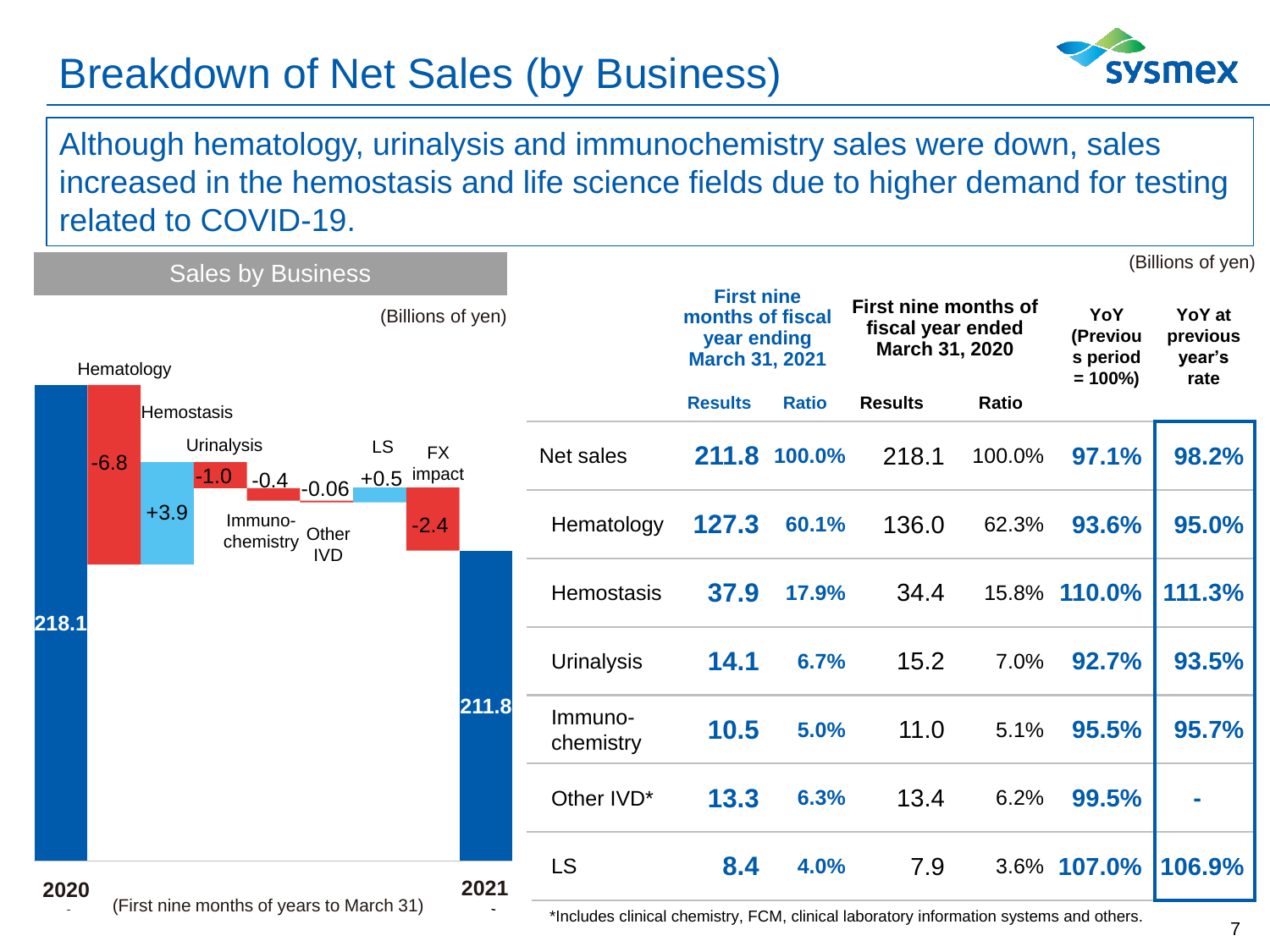

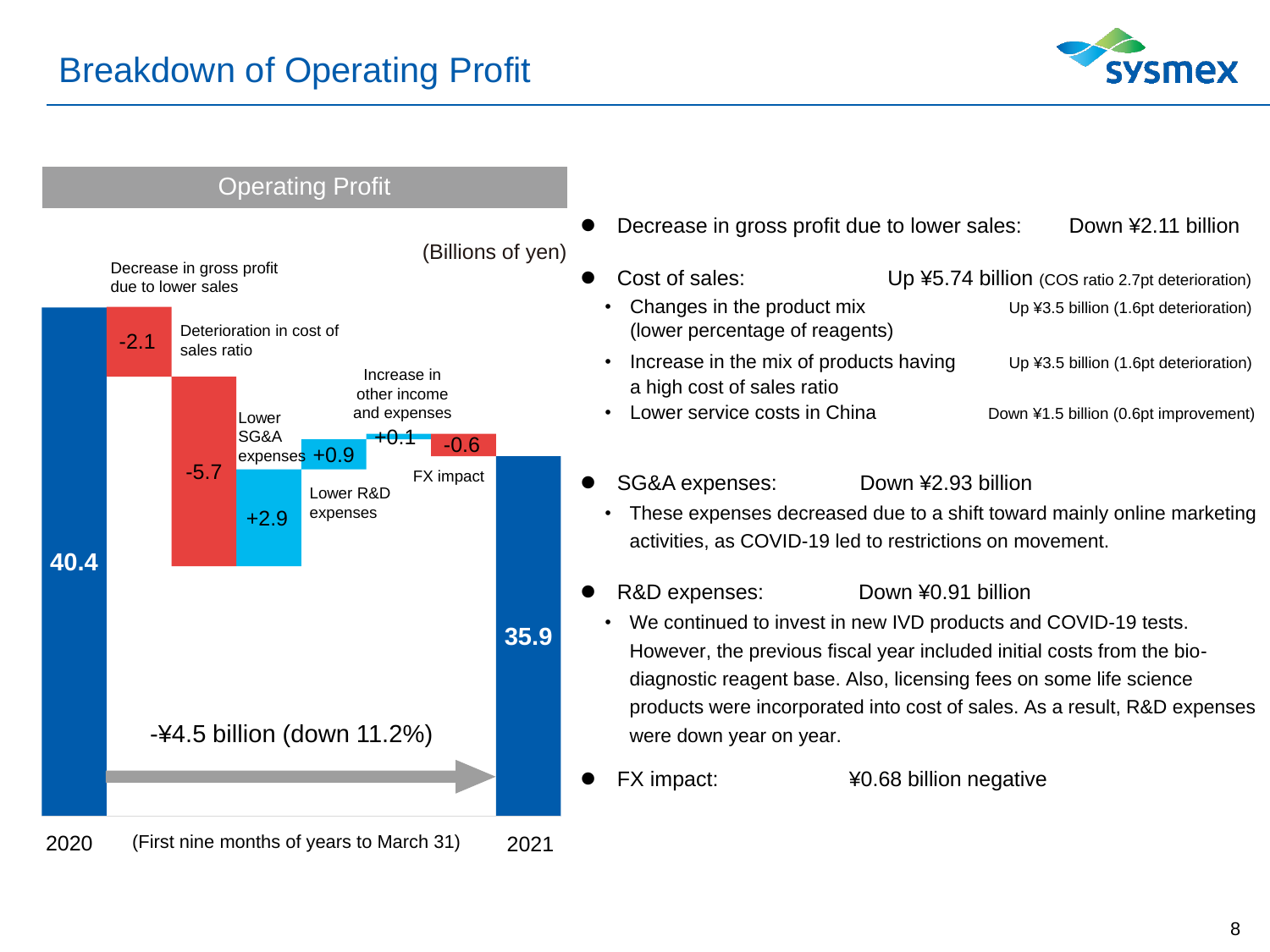# Topics (October 2020 to February 2021)

### Reinforcement of sales and service structure

- Converted a distributor in Portugal to a subsidiary and shifted to direct sales in the hematology field (January)
- Renewed agreement for global alliance in the hematology field with Roche (January)
- Renewed agreement for global alliance with Siemens Healthineers in the hemostasis field (February)

### Robotic-assisted surgery system

- Launched a surgical robot unit, the hinotori<sup>TM</sup> Surgical Robot System (December)
- Performed first surgery (urology) using hinotori<sup>TM</sup>, conducted at the Kobe University Hospital (December)
- Opened training centers at Kobe University Hospital International Clinical Cancer Research Centers (December) and Fujita Health University (January)

### **Others**

**ICF** 

- Sysmex selected as one of the Global 100's Most Sustainable Companies in the Word for the fourth time (January)
- Sysmex announces its endorsement of the recommendations of the Task Force on Climate-Related Financial Disclosures (January)
- Sysmex and Yamato Logistics commence transport (of reagents for gene testing) at ultralow temperatures of 70°C or below (February)





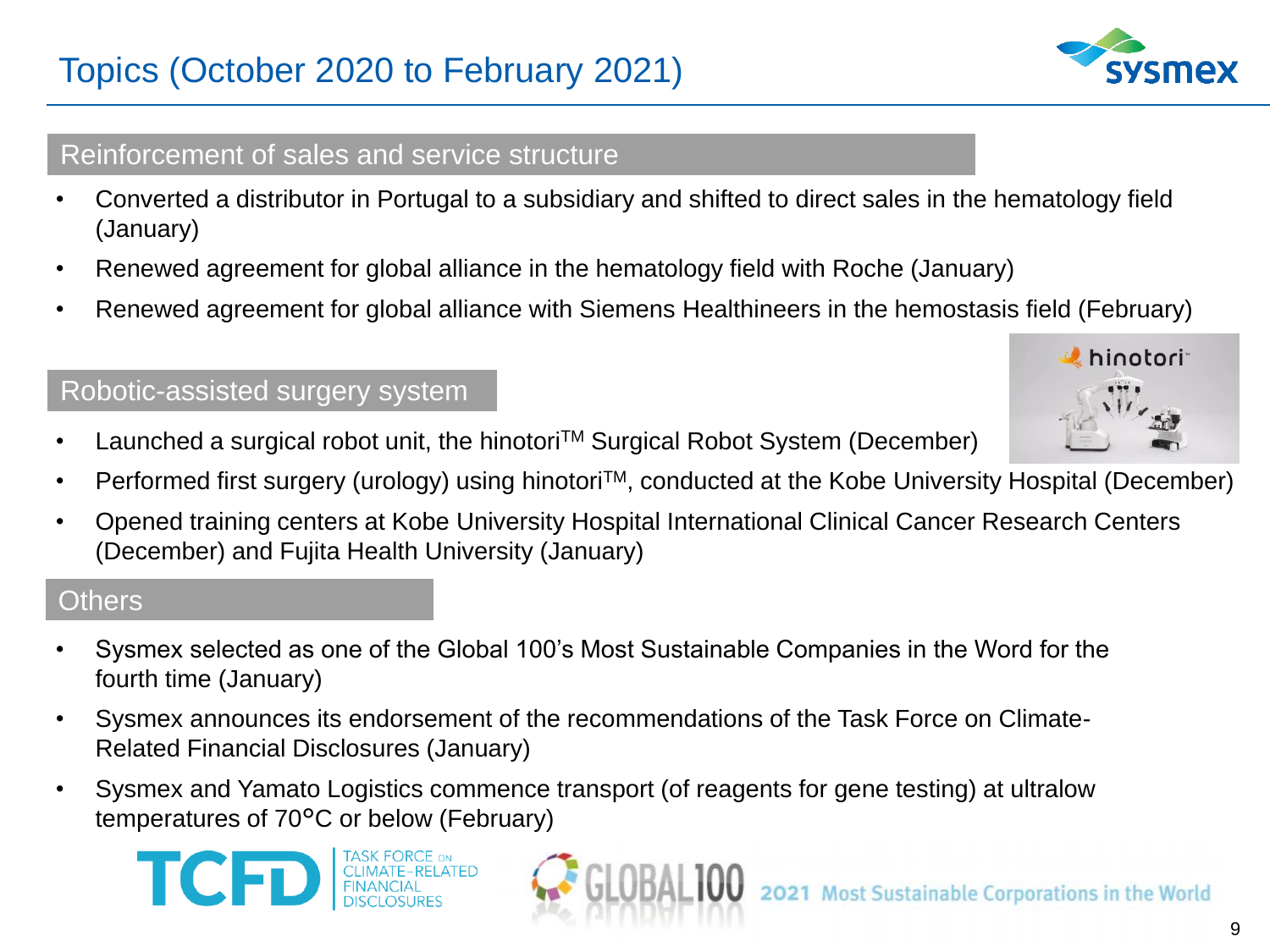

### Renewal of global alliance agreement with Roche

- Extended sales and service agreement in the hematology field (through August 2026)
	- Changed Spain to a direct sales area for Sysmex
- ⚫ Agreed to extend the mutual provision of products under a total laboratory solution collaboration agreement (through December 2030)
	- Expanded target region to globally (excluding Japan, China, and certain other parts of Asia)
- ⚫ Signed a new IT Solutions Collaboration Agreement (through December 2030)
	- Leveraging both companies' IT platforms and collaborating to enhance the value provided to customers

### Renewal of global alliance agreement with Siemens Healthineers

- Extended for two years a mutual product supply and sales and service agreement in the hemostasis field
	- Sysmex to commence direct sales and service provision in Russia, Turkey and the Middle East (excluding Israel)
- ⚫ Accelerated global market launch of CN-6000/CN-3000 automated blood coagulation analyzers
	- Siemens began handling the analyzers (in Oceania, Central and South America, the European Union (some areas excluded) and South Africa)
	- Sysmex to take the lead in obtaining regulatory approval in individual countries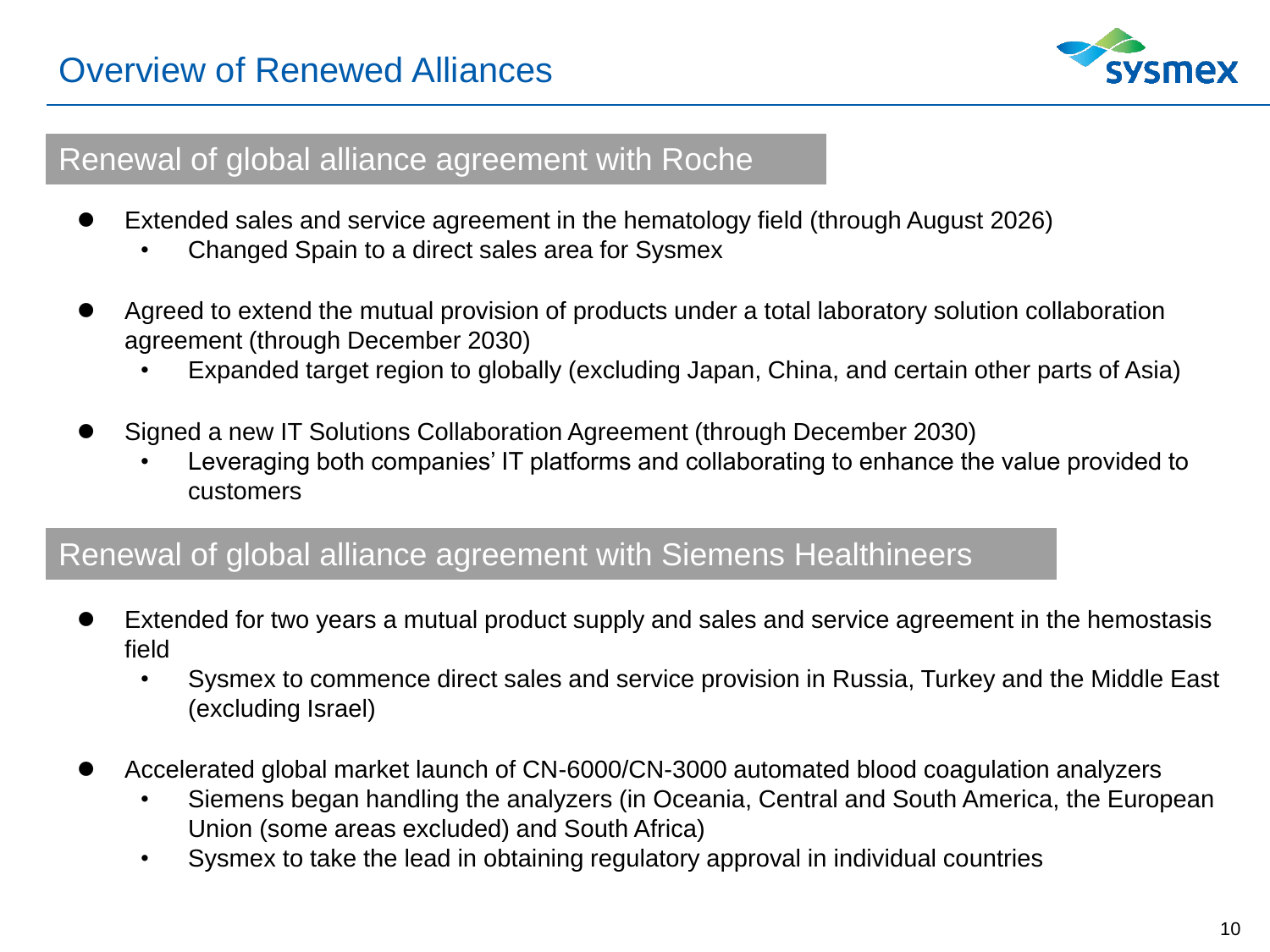

### Configure assays using our HISCL automated immunoassay system in the extended of a stablished and are preparing for the launch of a

#### Antigen test

- In November, received manufacturing and marketing approval and insurance coverage (measurement of nasopharyngeal swabs and nasal swabs) (Japan)
- Expansion of application to saliva under development

#### Antibody test

- In June, launched an antibody lab assay service (for research) and antibody measurement reagents (for research)
- Provided epidemiological studies and other information for research

#### Tests to predict severity and monitor treatment

- In December, received manufacturing and marketing approval for the IFN-λ3 reagent; application for insurance coverage currently under processing
- In July, launched a lab assay service (for research) of six cytokines most relevant to COVID-19



Note: Our automated immunoassay system is capable of performing **measurements** that **are highly sensitive** in **17 minutes per sample (up to 200 samples/hour).** HISCL-5000 automated

immunoassay system

#### Note: Blue text indicates progress during Q3.

#### Automated PCR testing robot system

robot-based high-volume testing system that will be unmanned and automated



- Developing system in collaboration with Kawasaki Heavy Industries and Medicaroid with the aim of rollout in large-scale facilities where large numbers of tests must be performed in a short period of time, as well as in airports and other locations
- Sysmex to conduct sample deactivation and provide PCR testing instruments and reagents



#### New blood testing method

• Engaged in joint research with Kobe University on the ELISPOT method, which makes it possible to detect the immune response of T cells to SARS-CoV-2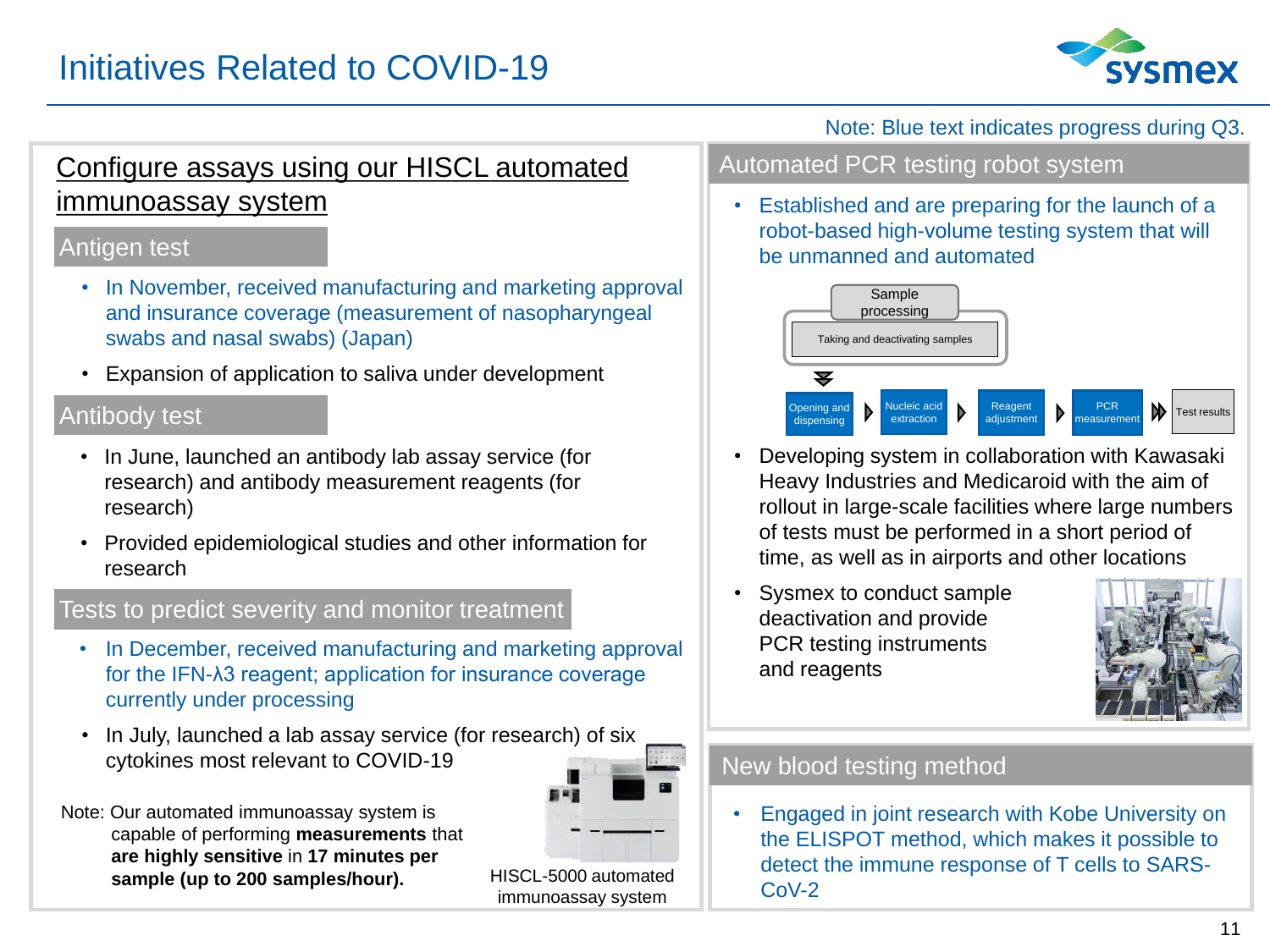### Information by Destination (Americas)





| (Billions of yen) |                  | <b>First nine months</b><br>of fiscal year | First nine months<br>of fiscal year | YoY<br>(Previous period = 100%) |                           |  |
|-------------------|------------------|--------------------------------------------|-------------------------------------|---------------------------------|---------------------------|--|
|                   |                  | ending March 31,<br>2021                   | ended March 31,<br>2020             | (Yen basis)                     | (Local currency<br>basis) |  |
|                   | <b>Sales</b>     | 45.6                                       | 50.6                                | 90.1%                           | 92.3%                     |  |
|                   | Instruments      | 11.5                                       | 14.8                                | 77.6%                           | 79.5%                     |  |
|                   | Reagents         | 21.1                                       | 22.8                                | 92.6%                           | 94.9%                     |  |
|                   | Services, others | 12.9                                       | 12.9                                | 99.9%                           | 102.3%                    |  |

**Particularly in North America, instrument installations were delayed due to restrictions on movement stemming from COVID-19. Reagent sales also fell. As a result, sales for the region were down.**

- ⚫ Instruments: Sales decreased as the result of delayed product installations in the hematology and urinalysis fields due to COVID-19, although sales were up in the hemostasis field in North America.
- ⚫ Reagents: Sales were down in the hematology field due to the impact of COVID-19, both in North America and in Central and South America.

- We will be monitoring trends in the healthcare market following the election of US president Biden
- ⚫ In North America, in Q3 we commenced sales of new urinalysis products based on an exclusive sales agreement with Siemens Healthineers. Preparations are underway to introduce products at major commercial labs.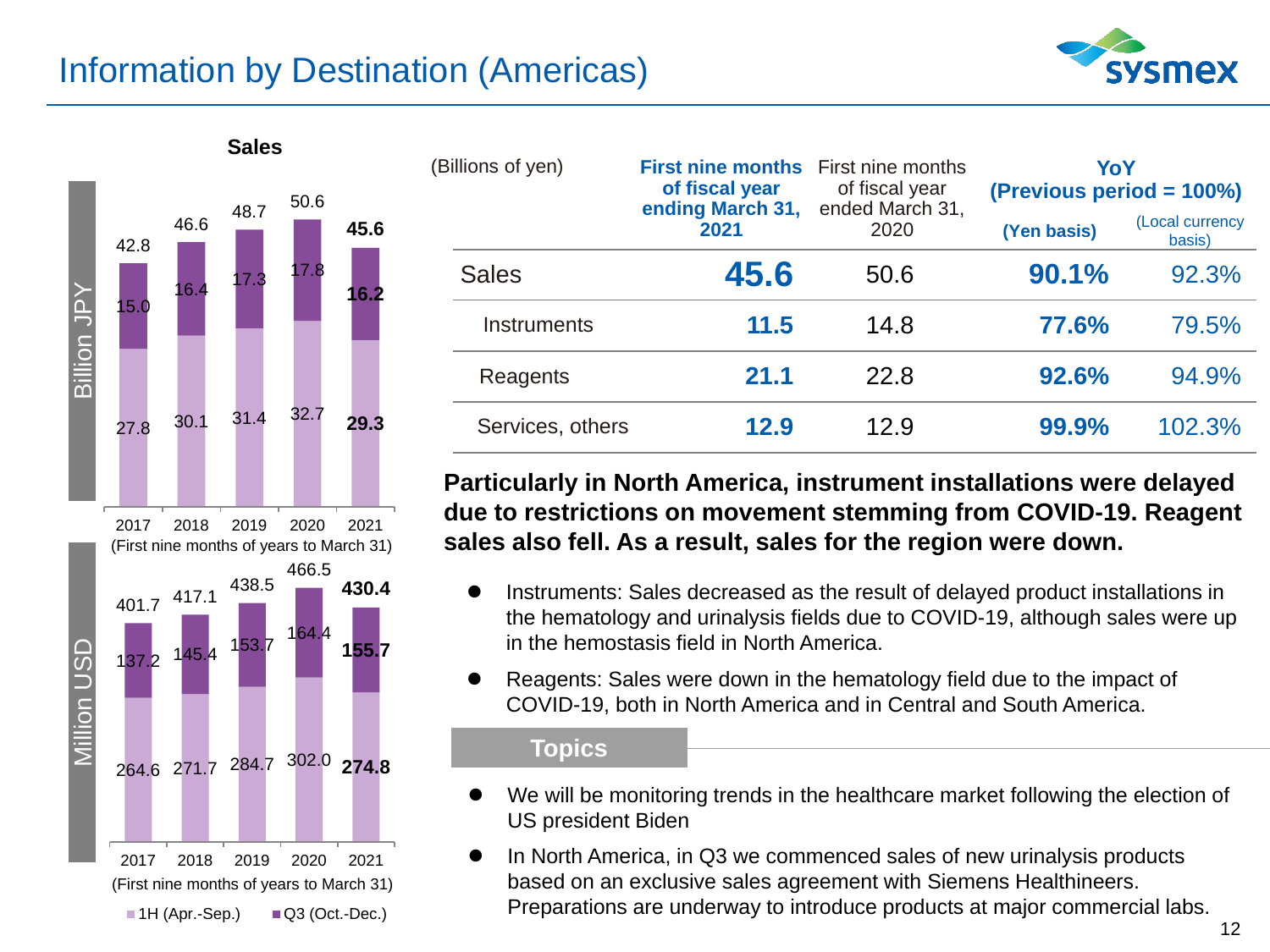### Information by Destination (EMEA)





| (Billions of yen) |                  | <b>First nine months</b> First nine months<br>of fiscal year | of fiscal year          | YoY<br>(Previous period = 100%) |                           |  |
|-------------------|------------------|--------------------------------------------------------------|-------------------------|---------------------------------|---------------------------|--|
|                   |                  | ending March 31,<br>2021                                     | ended March 31,<br>2020 | (Yen basis)                     | (Local currency<br>basis) |  |
|                   | <b>Sales</b>     | 59.5                                                         | 57.0                    | 104.5%                          | 103.3%                    |  |
|                   | Instruments      | 17.4                                                         | 15.7                    | 111.0%                          | 109.9%                    |  |
|                   | Reagents         | 32.4                                                         | 32.6                    | 99.4%                           | 98.1%                     |  |
|                   | Services, others | 9.6                                                          | 8.6                     | 112.3%                          | 110.9%                    |  |

**Sales in this region rose, owing to higher instrument sales in the hematology and hemostasis fields, although reagent sales were down as a result of COVID-19.** 

- Instruments: Sales were up, with growth in the hematology field thanks to an order from a large commercial lab and the acquisition of a tender in the Middle East in Q3.
- ⚫ Reagents: Sales were down, due to lower sales in the hematology, urinalysis and LS fields (affected by COVID-19), despite increased sales in the hemostasis field.

- We commenced direct sales in the hematology field (Spain, Portugal).
- ⚫ We held the Sysmex Virtual Expo, an online tradeshow (December 2020).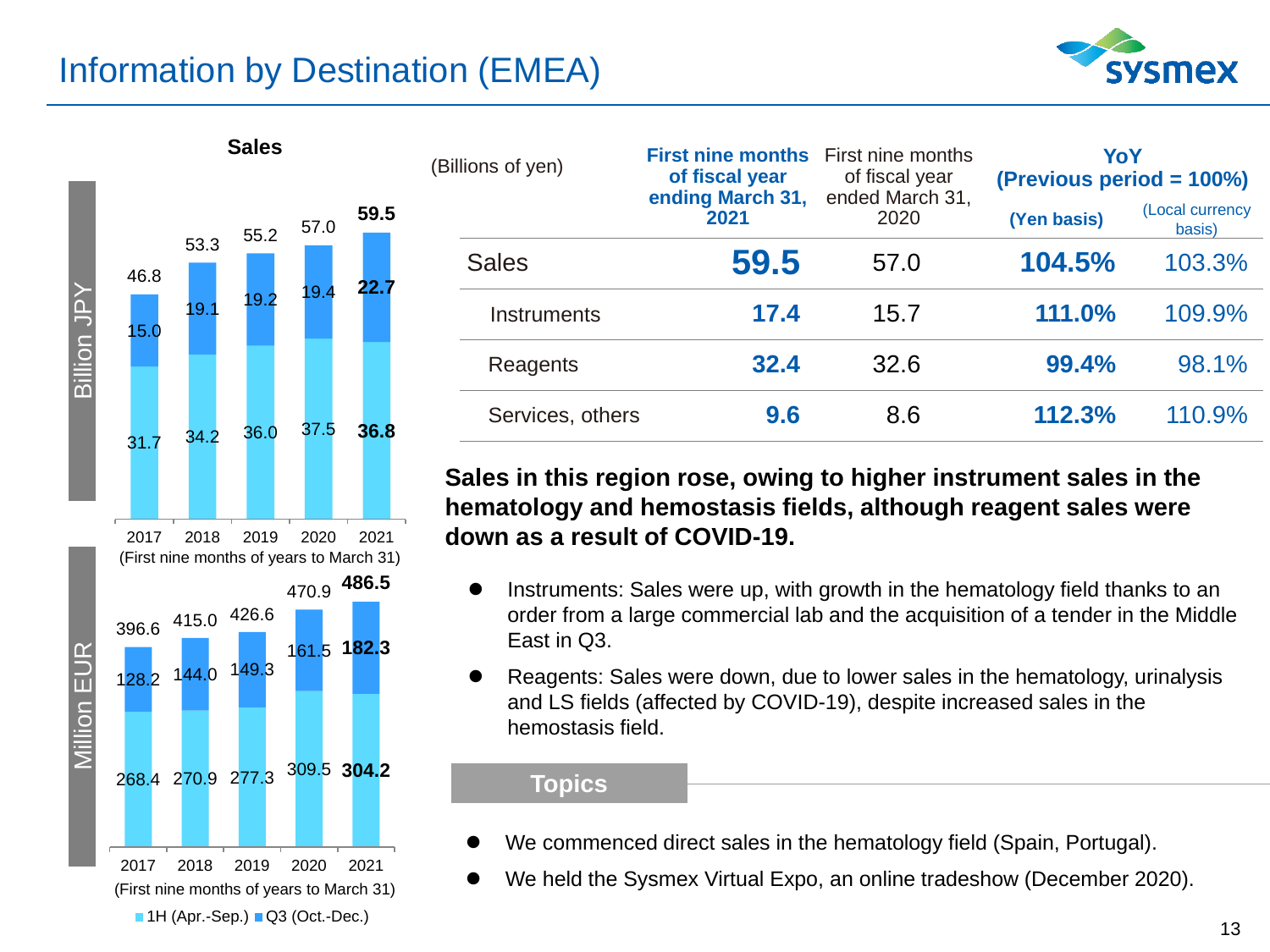### Information by Destination (China)





| (Billions of yen) |                          | <b>First nine months</b><br>of fiscal year | First nine months<br>of fiscal year | YoY<br>(Previous period = 100%) |        |  |
|-------------------|--------------------------|--------------------------------------------|-------------------------------------|---------------------------------|--------|--|
|                   | ending March 31,<br>2021 | ended March 31,<br>2020                    | (Yen basis)                         | (Local currency<br>basis)       |        |  |
|                   | <b>Sales</b>             | 56.3                                       | 56.5                                | 99.6%                           | 100.2% |  |
|                   | Instruments              | 17.9                                       | 14.0                                | 127.8%                          | 128.7% |  |
|                   | Reagents                 | 32.9                                       | 37.0                                | 89.0%                           | 89.4%  |  |
|                   | Services, others         | 5.4                                        | 5.4                                 | 99.5%                           | 100.2% |  |

#### **Instrument sales increased, but reagent sales fell due the impact of COVID-19 in 1H. As a result, sales for the region were flat.**

- Instruments: Sales rose substantially, due to favorable sales of new products in the hemostasis field launched in Q2 and higher sales in all fields.
- ⚫ Reagents: Sales were firm in the hematology and urinalysis fields, and Q3 sales were up, but reagent sales for the period were down due to a decrease in the first half.

- In Q3, we launched the XN-10x, a locally manufactured hematology analyzer.
- ⚫ In January, we began operations at a new factory handling knockdown instrument production.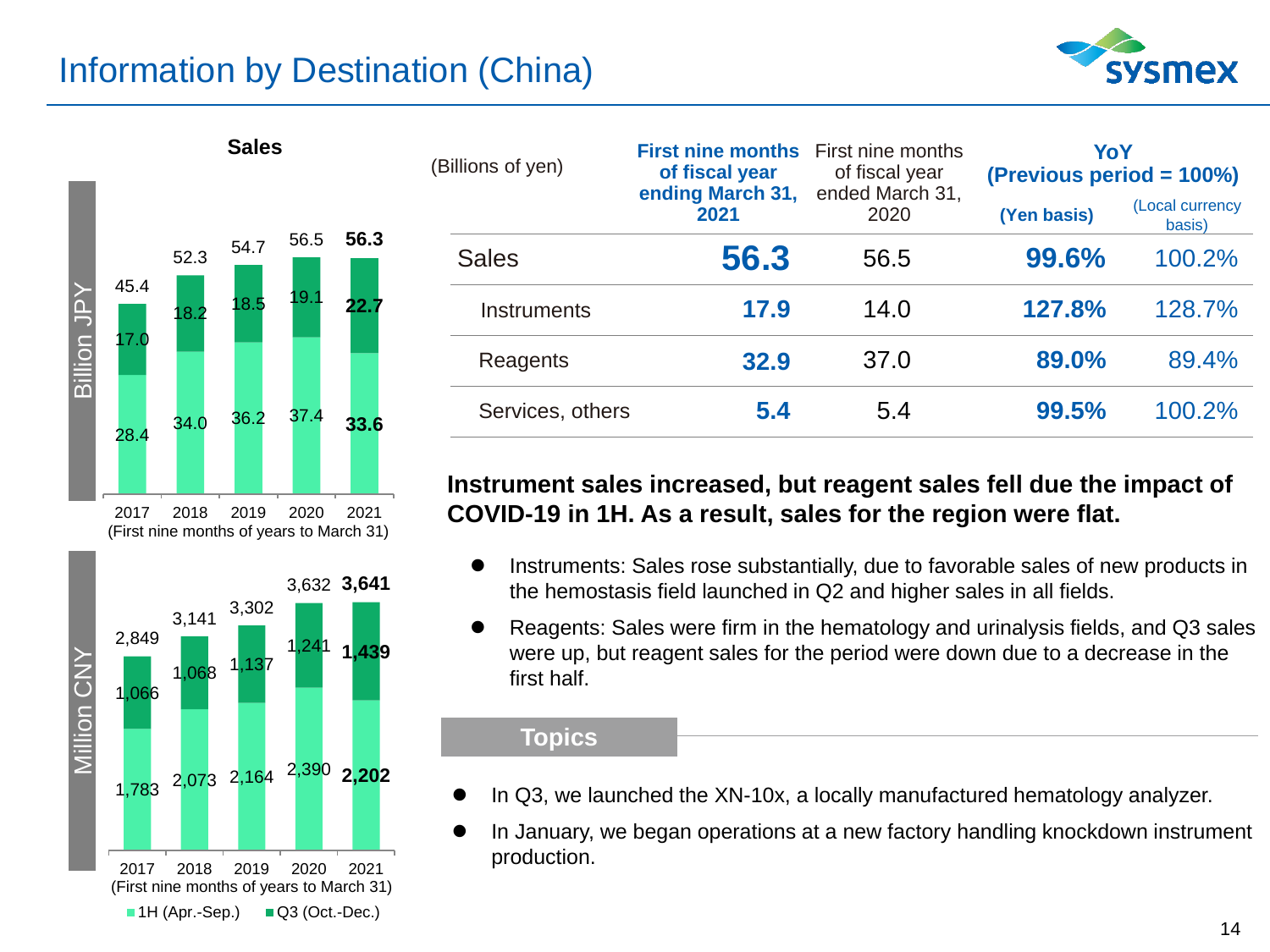### Information by Destination (AP)

**Sales**





| (Billions of yen)  | <b>First nine months of</b><br>fiscal year ending | First nine months of<br>fiscal year ended | YoY<br>(Previous period = 100%) |  |
|--------------------|---------------------------------------------------|-------------------------------------------|---------------------------------|--|
|                    | <b>March 31, 2021</b>                             | March 31, 2020                            | (Yen basis)                     |  |
| <b>Sales</b>       | 16.9                                              | 19.8                                      | 85.1%<br>(86.9%)                |  |
| <b>Instruments</b> | 4.0                                               | 4.6                                       | 88.2%                           |  |
| Reagents           | 11.3                                              | 13.4                                      | 85.0%                           |  |
| Services, others   | 1.4                                               | 1.8                                       | 78.8%                           |  |

Note: Figures in parentheses exclude the impact of exchange rate fluctuations.

#### **Sales were down, as COVID-19 continued to affect the region, particularly Southeast Asia and South Asia, with recoveries in South Korea and Taiwan.**

- ⚫ Instruments: Despite higher sales in the hemostasis field, instrument sales were down, partly due to the impact of a large hematology order in Australia in the first nine months of the previous year.
- ⚫ Reagents: Although performance in the hemostasis field was solid, sales were down due to COVID-19 and the impact on the hematology and urinalysis fields of an outbreak of dengue fever in the first nine months of the previous fiscal year.

- We began operating the Sysmex Academy Online, an e-learning platform for customers.
- New product performance in the hemostasis field was robust in East Asia.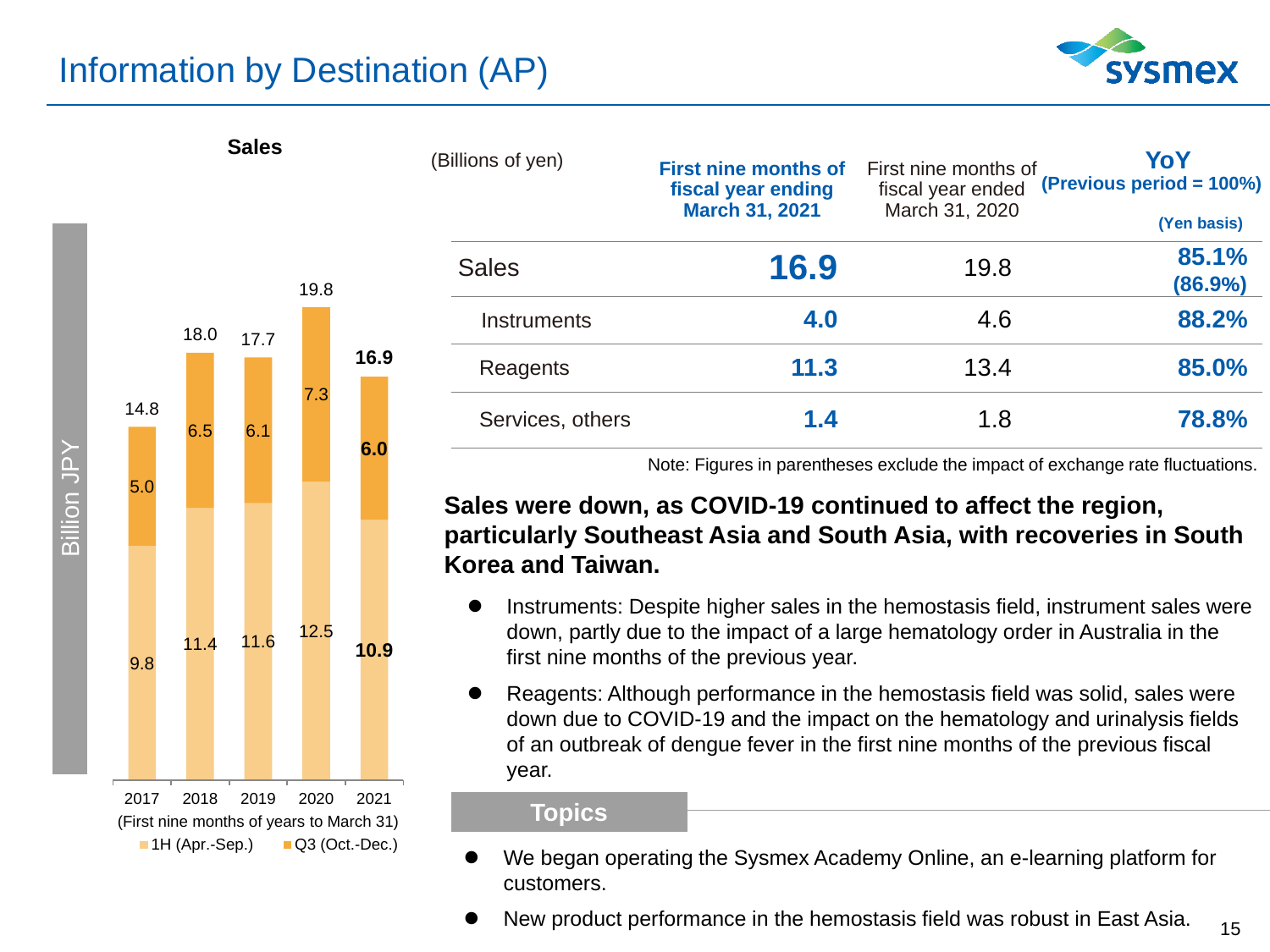



| (Billions of yen)  | <b>First nine months of</b><br>fiscal year ending | First nine months of<br>fiscal year ended | YoY<br>(Previous period = 100%) |
|--------------------|---------------------------------------------------|-------------------------------------------|---------------------------------|
|                    | <b>March 31, 2021</b>                             | March 31, 2020                            | (Yen basis)                     |
| <b>Sales</b>       | 33.2                                              | 33.9                                      | 97.9%                           |
| <b>Instruments</b> | 5.5                                               | 6.4                                       | 85.8%                           |
| Reagents           | 21.9                                              | 22.2                                      | 98.8%                           |
| Services, others   | 5.8                                               | 5.3                                       | 109.2%                          |

**Instrument sales fell on comparison with the same period of the previous year, when we recorded a large order, and reagent sales declined due to the impact of COVID-19. As a result, sales for the region were down.**

- ⚫ Instruments: Sales were down for the period due to a decrease during 1H, although Q3 sales were up YoY as the result of a hematology order from a major commercial lab.
- ⚫ Reagents: Sales decreased in the hematology, urinalysis and immunochemistry fields due to the impact of COVID-19.

- We launched a reagent for COVID-19 antigen tests.
- ⚫ The first surgery was performed using a robotic-assisted surgical system, hinotori™ (a prostate cancer removal).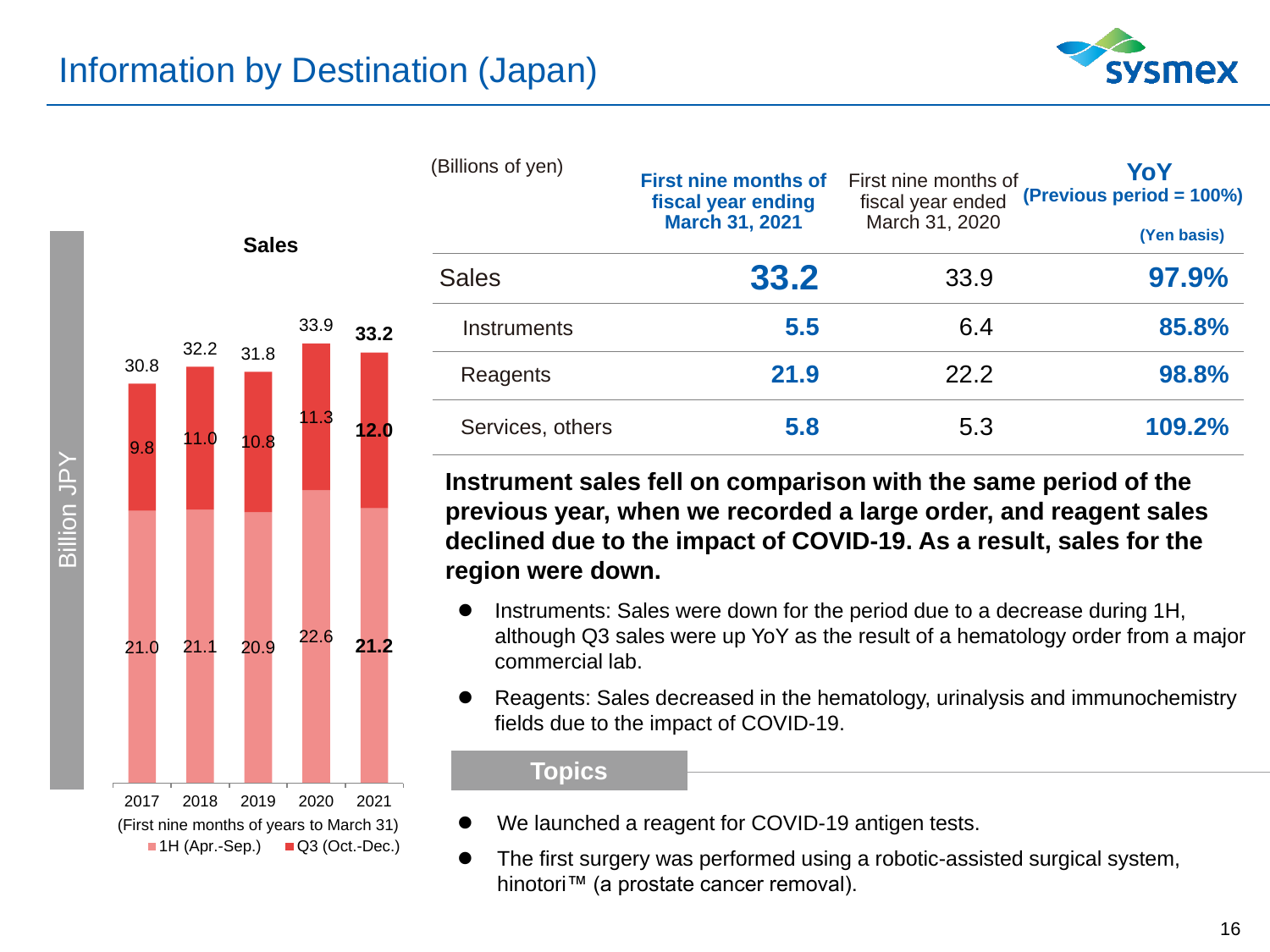Note: No changes subsequent to November 2020 announcement.



|            |                                                                                     |                            |                                                            |       |                                                                           |       | Consolidated Earnings Forecast for the Fiscal Year Ending March 31, 2021 |                   |
|------------|-------------------------------------------------------------------------------------|----------------------------|------------------------------------------------------------|-------|---------------------------------------------------------------------------|-------|--------------------------------------------------------------------------|-------------------|
|            | Net sales: ¥310.0 billion                                                           |                            |                                                            |       | Operating profit: ¥48.5 billion                                           |       | Operating margin: 15.6%                                                  |                   |
|            |                                                                                     |                            | Profit attributable to owners of the parent: ¥30.8 billion |       |                                                                           |       | Profit attributable to owners of<br>the parent to net sales: 9.9%        |                   |
|            | <b>Planned investment</b>                                                           |                            | Capital expenditure:<br>¥14.7 billion<br>(Tangible only)   |       | Depreciation and<br>amortization:<br>¥25.7 billion                        |       | R&D expenditure:<br>¥23.1 billion                                        |                   |
|            | <b>Assumed Exchange Rates</b>                                                       |                            |                                                            |       |                                                                           |       |                                                                          | (Billions of yen) |
|            | (Announced November 2020)<br>Assumed<br>exchange rates Second half<br>for full year |                            | Previous year<br>(Fiscal Year ended<br>March 31, 2020)     | 293.5 |                                                                           | 301.9 | 310.0                                                                    | (Up 2.7%)         |
| 1 USD      | ¥106.5                                                                              | ¥106.0                     | ¥108.7                                                     |       |                                                                           |       |                                                                          |                   |
| 1 EUR      | ¥121.6                                                                              | ¥122.0                     | ¥120.8                                                     | 61.2  |                                                                           | 55.2  |                                                                          |                   |
| 1 CNY      | ¥15.3                                                                               | ¥15.3                      | ¥15.6                                                      |       |                                                                           |       | 48.5                                                                     | (Down 12.3%)      |
|            | <b>Exchange Rate Sensitivity</b>                                                    |                            |                                                            |       |                                                                           |       |                                                                          |                   |
|            | Net sales<br>(year)                                                                 | Operating profit<br>(year) |                                                            | 41.2  |                                                                           | 34.8  |                                                                          |                   |
| <b>USD</b> | ¥0.61 billion                                                                       | ¥0.27 billion              |                                                            |       |                                                                           |       | 30.8                                                                     | (Down 11.7%)      |
| <b>EUR</b> | ¥0.44 billion                                                                       | ¥0.14 billion              |                                                            |       |                                                                           |       |                                                                          |                   |
| <b>CNY</b> | ¥5.38 billion                                                                       | ¥3.65 billion              |                                                            | 2019  | Net sales                                                                 | 2020  | 2021 (Forecast)                                                          |                   |
|            |                                                                                     |                            |                                                            |       | -Operating profit<br><b>-</b> Profit attributable to owners of the parent |       |                                                                          |                   |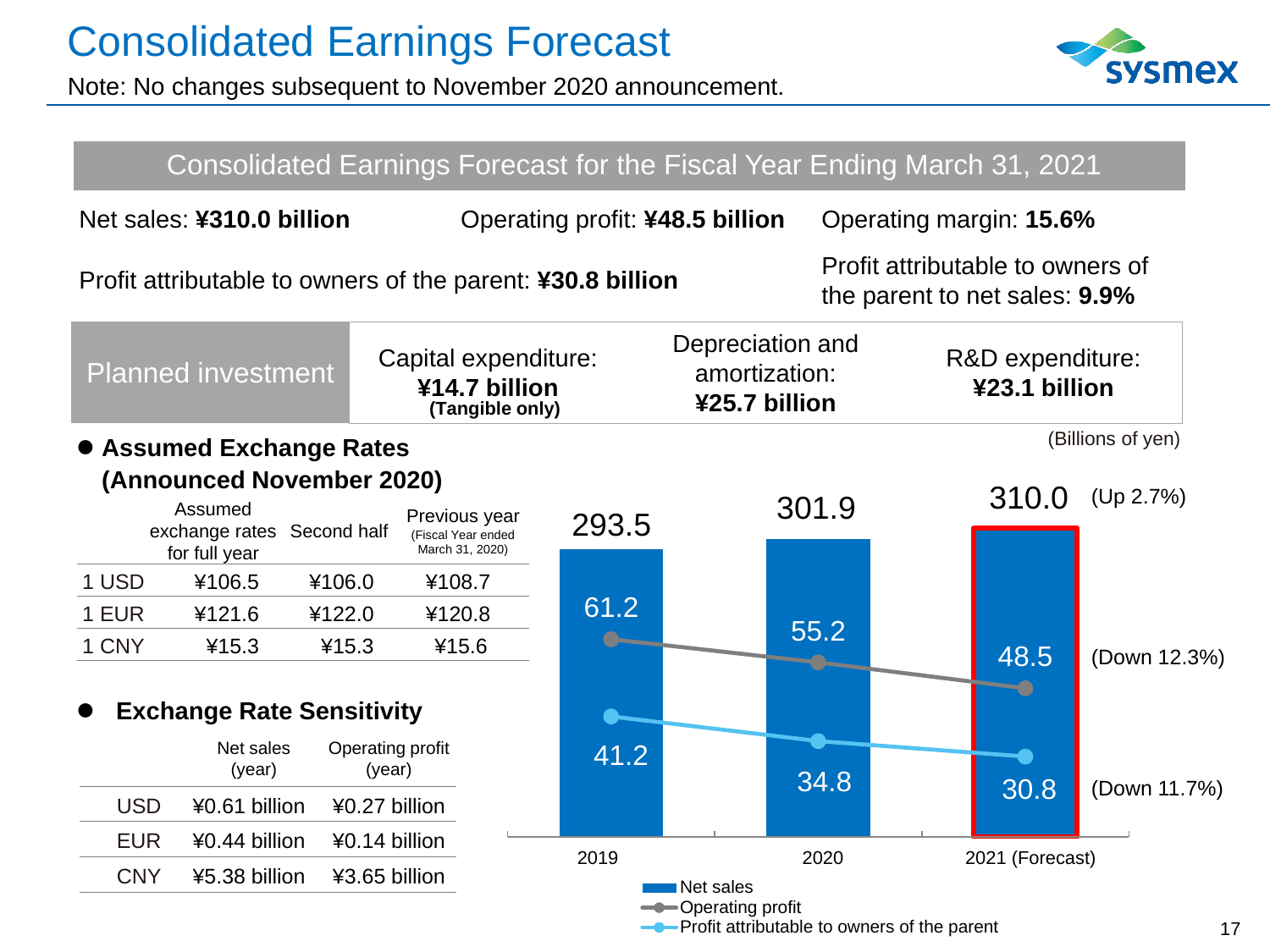

# (Appendix)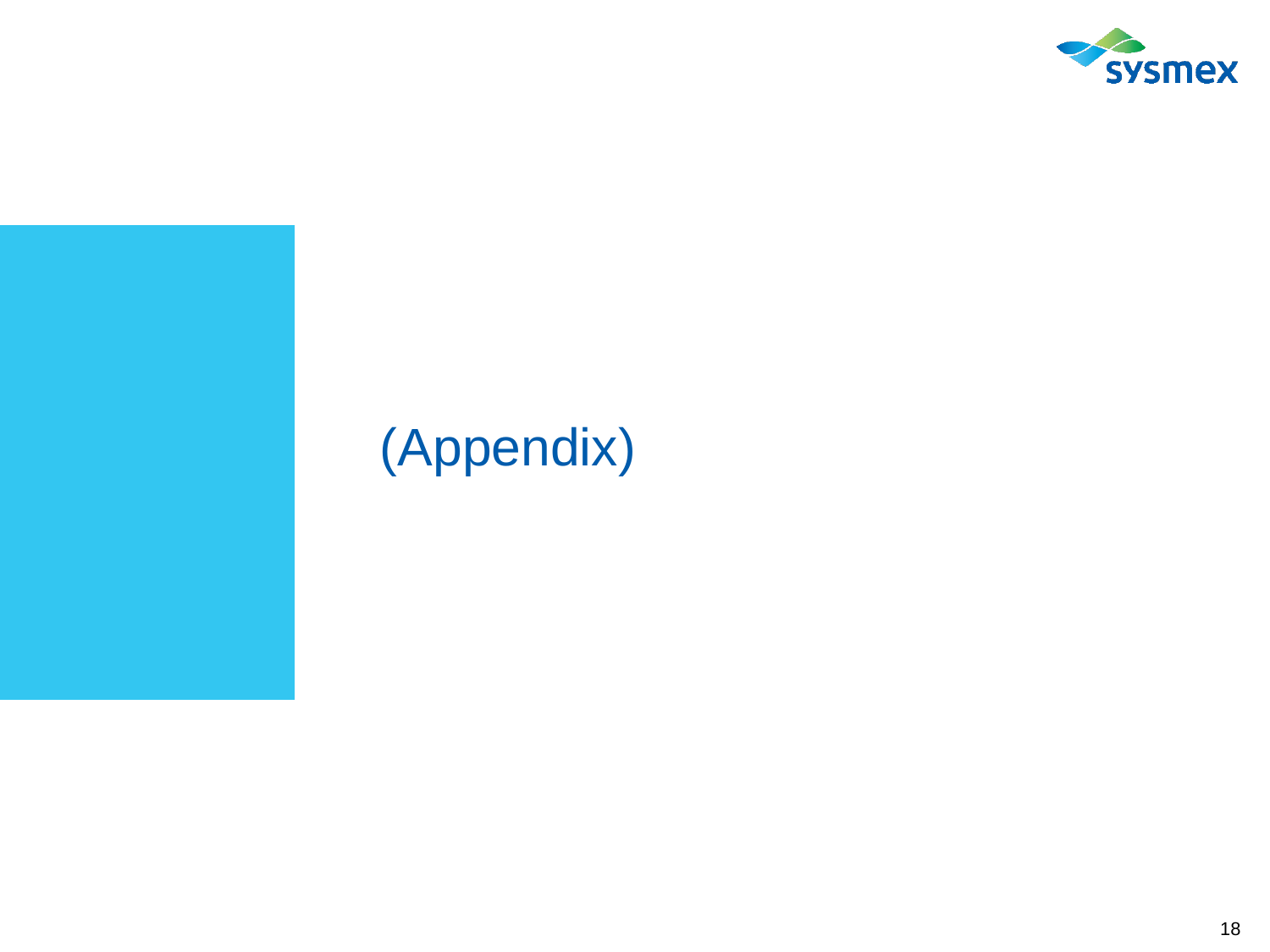# Q3 Business Results



The cost of sales ratio worsened due to lower reagent sales, but profit increased as the result of YoY declines in SG&A and R&D expenses.

(Billions of yen)

| Q3 of the fiscal year ending March 31, 2021 |                    |  |
|---------------------------------------------|--------------------|--|
|                                             | (October-December) |  |

Q3 of the fiscal year ended March 31, 2020 (October–December)

|                                                | <b>Results</b> | <b>Ratio</b> | <b>YoY change</b> | <b>Results</b> | Ratio   |
|------------------------------------------------|----------------|--------------|-------------------|----------------|---------|
| Net sales                                      | 79.7           | 100.0%       | 6.1%              | 75.1           | 100.0%  |
| Cost of sales                                  | 38.4           | 48.2%        | 9.9%              | 34.9           | 46.6%   |
| SG&A expenses                                  | 20.1           | 25.2%        | $-7.3%$           | 21.7           | 28.9%   |
| R&D expenses                                   | 5.5            | 6.9%         | $-3.5%$           | 5.7            | 7.6%    |
| Other operating income<br>and expenses         | 0.2            | 0.3%         | <b>Contractor</b> | $-0.1$         | $-0.1%$ |
| <b>Operating profit</b>                        | 15.9           | 19.9%        | 26.0%             | 12.6           | 16.8%   |
| Profit attributable to<br>owners of the parent | 10.6           | 13.3%        | 19.5%             | 8.9            | 11.8%   |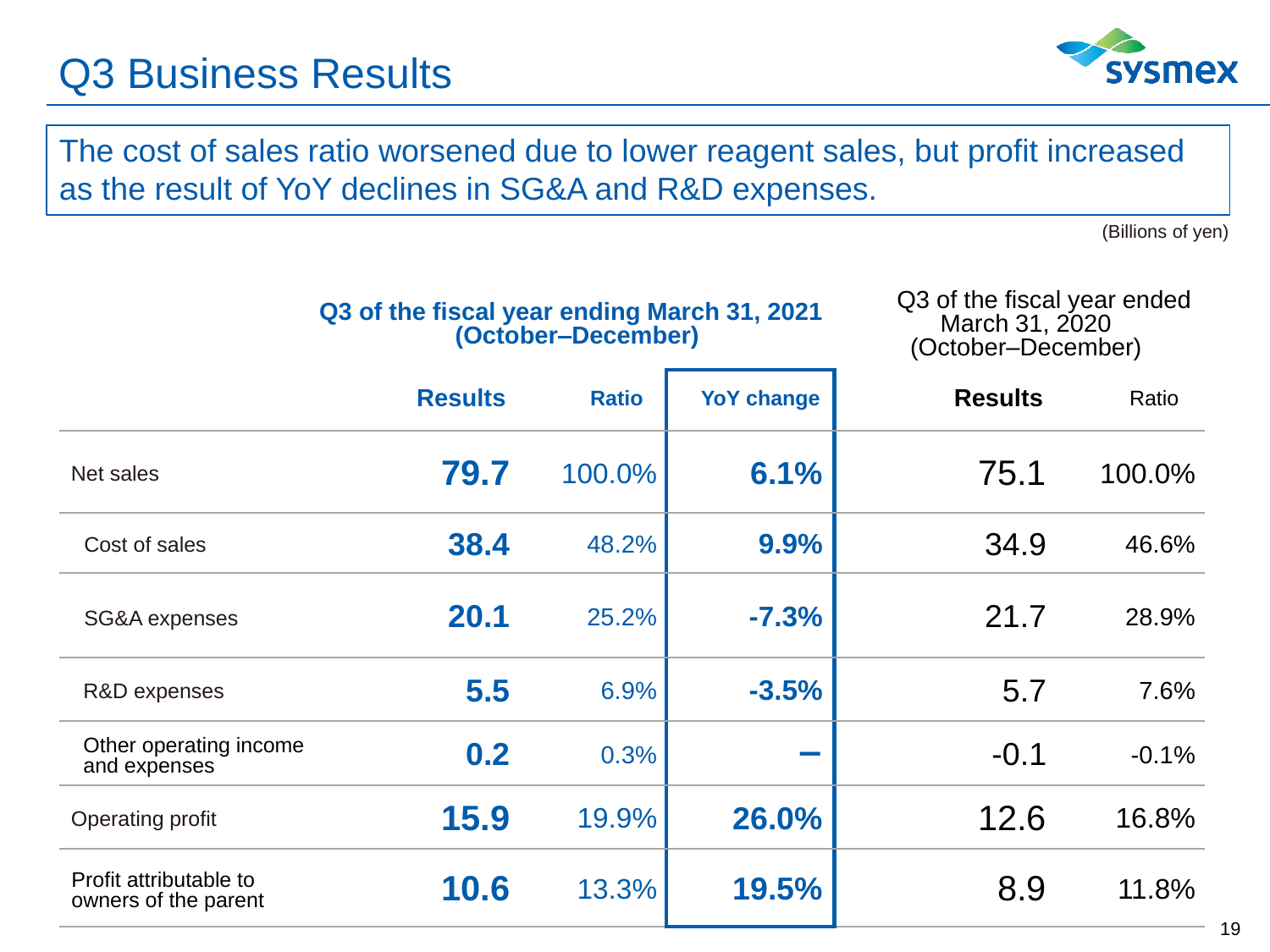### Sales by Business and Product Type (Cumulative)



|                                |                                                                          |  |                           |                                                           | (Billions of yen) |                                                          |        |                                           |                           |
|--------------------------------|--------------------------------------------------------------------------|--|---------------------------|-----------------------------------------------------------|-------------------|----------------------------------------------------------|--------|-------------------------------------------|---------------------------|
|                                |                                                                          |  |                           | First nine months of fiscal year<br>ending March 31, 2021 |                   | First nine months of fiscal year<br>ended March 31, 2020 |        | <b>YoY</b> (Previous<br>$period = 100\%)$ | <b>YoY</b> at<br>previous |
|                                |                                                                          |  |                           | <b>Results</b>                                            |                   | <b>Results</b><br>Ratio<br>Ratio                         |        |                                           | year's rate               |
| <b>B</b><br>business           |                                                                          |  | Hematology                | 127.3                                                     | 60.1%             | 136.0                                                    | 62.3%  | 93.6%                                     | 95.0%                     |
|                                |                                                                          |  | <b>Hemostasis</b>         | 37.9                                                      | 17.9%             | 34.4                                                     | 15.8%  | 110.0%                                    | 111.3%                    |
|                                |                                                                          |  | <b>Urinalysis</b>         | 14.1                                                      | 6.7%              | 15.2                                                     | 7.0%   | 92.7%                                     | 93.5%                     |
|                                |                                                                          |  | Immunochemistry           | 10.5                                                      | 5.0%              | 11.0                                                     | 5.1%   | 95.5%                                     | 95.7%                     |
|                                |                                                                          |  | <b>Clinical chemistry</b> | 2.0                                                       | 0.9%              | 2.1                                                      | 1.0%   | 92.9%                                     | 93.9%                     |
|                                |                                                                          |  | <b>FCM</b> business       | 0.9                                                       | 0.4%              | 1.1                                                      | 0.5%   | 83.0%                                     | 83.8%                     |
|                                |                                                                          |  | Other IVD                 | 10.4                                                      | 4.9%              | 10.1                                                     | 4.6%   | 102.8%                                    | 102.2%                    |
|                                |                                                                          |  | <b>IVD business</b>       | 203.3                                                     | 96.0%             | 210.2                                                    | 96.4%  | 96.7%                                     | 97.9%                     |
|                                |                                                                          |  | <b>LS business</b>        | 8.4                                                       | 4.0%              | 7.9                                                      | 3.6%   | 107.0%                                    | 106.9%                    |
|                                |                                                                          |  | <b>Other</b>              | 0.0                                                       | 0.0%              |                                                          |        | ÷                                         |                           |
|                                | <b>Total sales</b>                                                       |  |                           | 211.8                                                     | 100.0%            | 218.1                                                    | 100.0% | 97.1%                                     | 98.2%                     |
| $\overline{8}$<br>product type | <b>Instruments</b><br><b>Reagents</b><br><b>Services</b><br><b>Other</b> |  |                           | 56.5                                                      | 26.7%             | 55.7                                                     | 25.5%  | 101.5%                                    | 102.8%                    |
|                                |                                                                          |  |                           | 119.9                                                     | 56.6%             | 128.1                                                    | 58.8%  | 93.5%                                     | 94.6%                     |
|                                |                                                                          |  |                           | 27.9                                                      | 13.2%             | 26.8                                                     | 12.3%  | 104.0%                                    | 105.1%                    |
|                                |                                                                          |  |                           | 7.4                                                       | 3.5%              | 7.3                                                      | 3.4%   | 100.7%                                    | 101.6%                    |
|                                | <b>Total sales</b>                                                       |  |                           | 211.8                                                     | 100.0%            | 218.1                                                    | 100.0% | 97.1%                                     | 98.2%<br>ᡔᠣ               |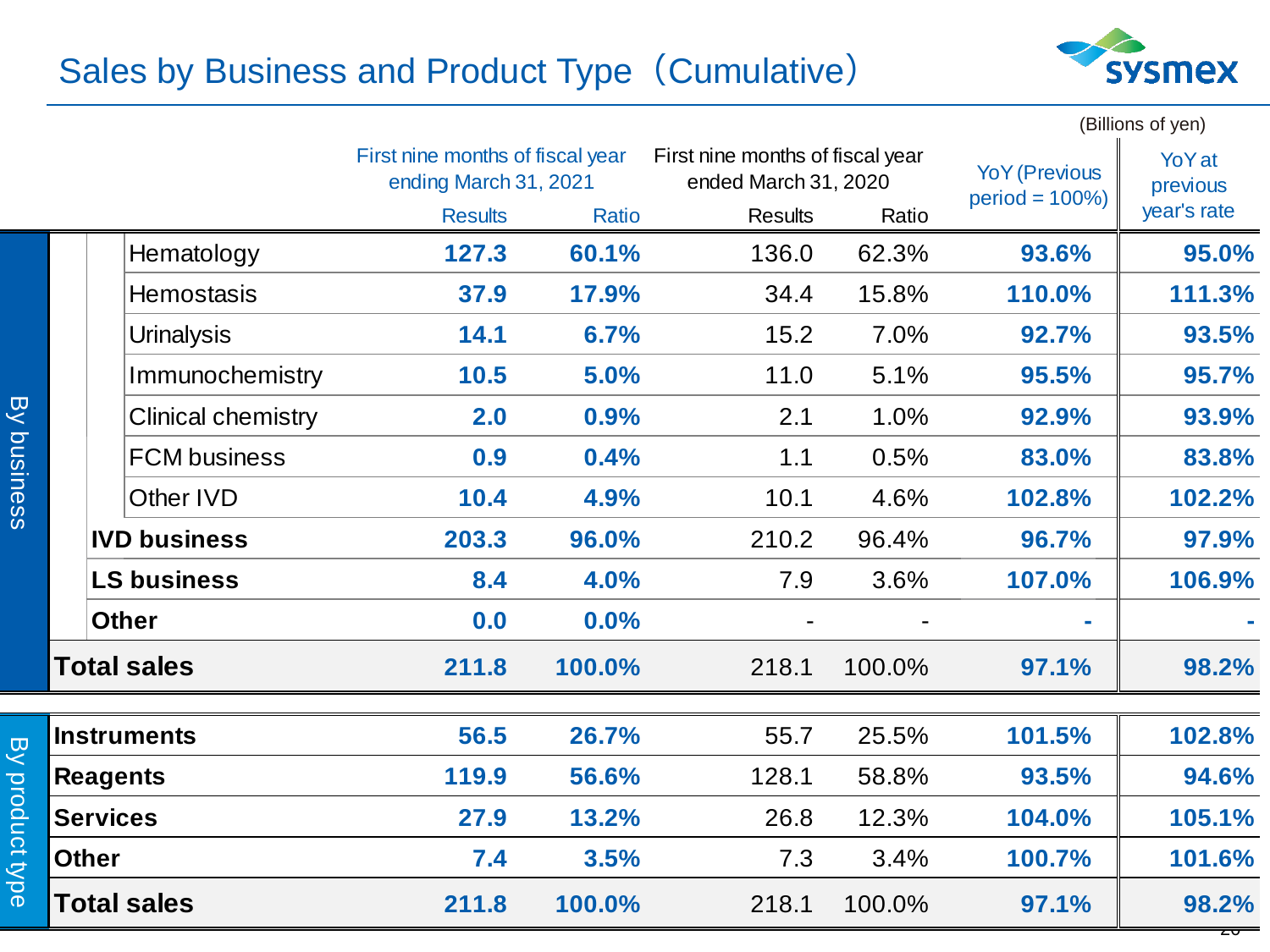# Results by Geographic Region (Sales and Operating Profit)



(Billions of yen)

|             |                             | <b>First nine months of</b>                                                        | First nine months of | YoY (Previous period = 100%) |                       |
|-------------|-----------------------------|------------------------------------------------------------------------------------|----------------------|------------------------------|-----------------------|
|             |                             | fiscal year ending<br>fiscal year ended<br><b>March 31, 2021</b><br>March 31, 2020 |                      | Yen                          | <b>Local currency</b> |
| Americas    | Sales to external customers | 42.4                                                                               | 47.0                 | 90.2%                        | 92.4%                 |
|             | Operating profit            | 0.9                                                                                | 1.6                  | 57.5%                        | 59.8%                 |
| <b>EMEA</b> | Sales to external customers | 60.1                                                                               | 58.1                 | 103.3%                       | 102.1%                |
|             | Operating profit            | 7.5                                                                                | 6.3                  | 118.4%                       | 116.2%                |
| China       | Sales to external customers | 56.3                                                                               | 56.5                 | 99.6%                        | 100.2%                |
|             | Operating profit            | 3.0                                                                                | 4.2                  | 71.4%                        | 71.5%                 |
| <b>AP</b>   | Sales to external customers | 16.8                                                                               | 19.7                 | 85.3%                        |                       |
|             | Operating profit            | 1.7                                                                                | 3.0                  | 56.0%                        |                       |
|             | Sales to external customers | 36.1                                                                               | 36.6                 | 98.5%                        |                       |
| Japan*      | Operating profit            | 21.7                                                                               | 26.4                 | 82.5%                        |                       |

\*Includes sales to IDEXX and other external customers